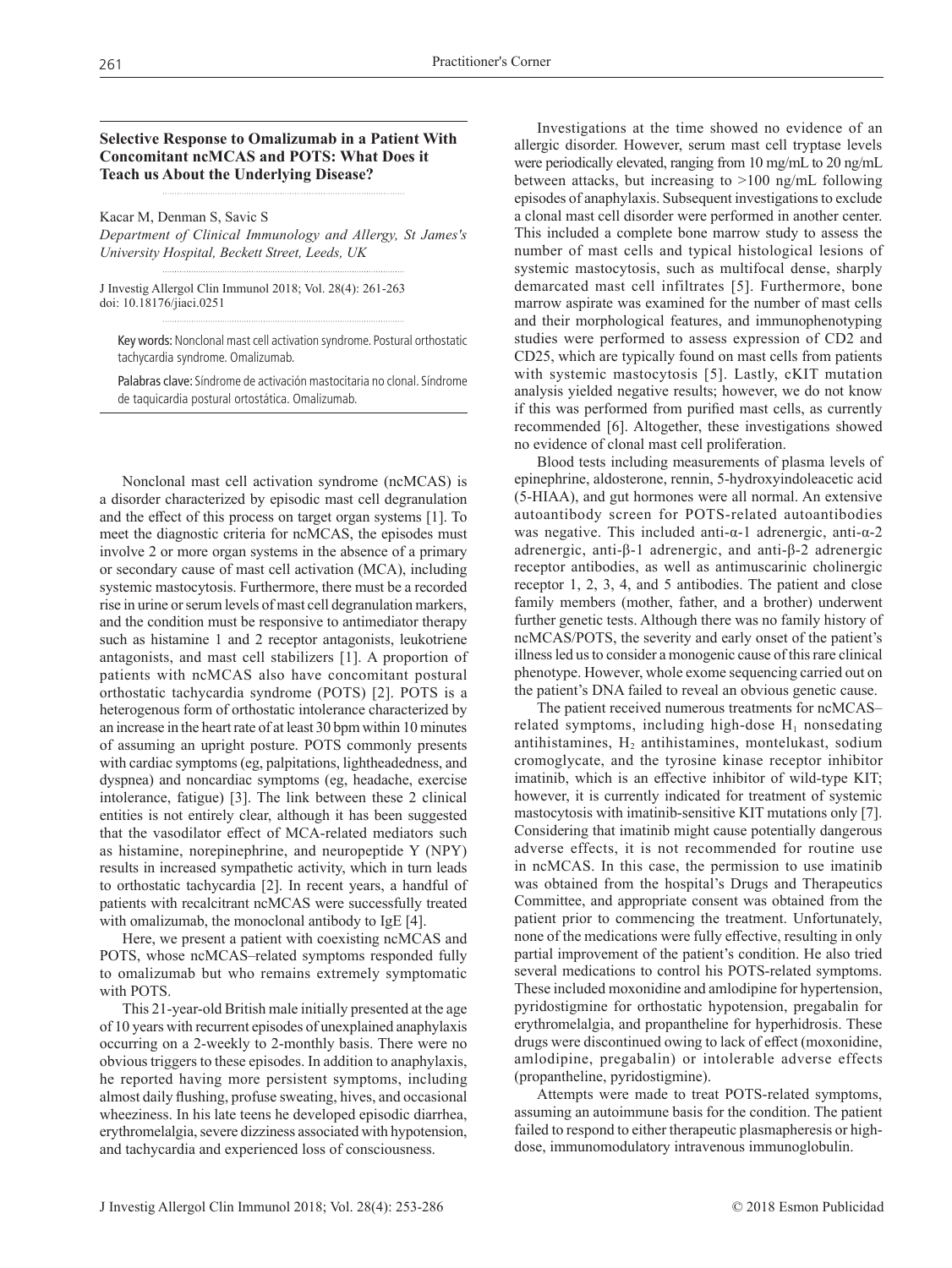Subcutaneous omalizumab was initially commenced at a dose of 300 mg every 4 weeks, but the frequency of injections later increased to 3-weekly owing to mild breakthrough MCAS symptoms. Since commencing omalizumab 2 years ago, the patient has had no further episodes of urticaria, anaphylaxis, or loss of consciousness. However, he remains severely affected by POTS-associated symptoms including diarrhea, excessive sweating, and erythromelalgia.

The co-occurrence of MCAS and POTS in some patients suggests that both clinical entities might share a common pathological pathway. Indeed, mast cells might contain chemical mediators other than histamine, with physiological effects that could reproduce POTS-related symptoms [2]. It might therefore be expected that agents preventing mast cell degranulation, such as omalizumab, could be effective for both disorders. The effect of omalizumab on non–IgE-mediated MCA is now believed to be exerted via 2 mechanisms: first, binding to specific IgE molecules that recognize autoantigens and block their function [8]; and second, down-regulation of the mast cell high-affinity IgE receptor, FCεRI [4]. Failure of omalizumab in this case to alleviate POTS symptoms might be due to a differential mast cell activation pathway not disrupted by the anti-IgE drug. Differential mast cell activation without degranulation has previously been observed in the context of various inflammatory processes, and may be triggered by numerous mediators such as cytokines, hormones, and growth factors, as well as microbial antigens [9].

Another feature common to these conditions is their likely autoimmune etiology. Recent studies have pointed to an autoimmune etiology of chronic spontaneous urticaria through the action of IgE isotype antibodies to thyroid peroxidase which cross-react with the high-affinity mast cell IgE receptor FCεRI [10]. A similar mechanism has been thought to be responsible in ncMCAS. In articles describing the association of autoimmunity and POTS, the causative autoantibodies were of the IgG isotype [11]. The initial failure of omalizumab to neutralize potential POTScausing IgE antibodies could therefore be attributed to its specificity towards the wrong immunoglobulin isotype. The subsequent failure of immunomodulatory intravenous immunoglobulin and plasmapheresis in eliciting clinical improvement, however, could be attributed to their inability to accurately target the casuative antibodies, or to absence of the autoantibodies themselves. Case reports describing treatment of POTS symptoms with plasmapheresis [12] or high-dose immunoglobulin [13] involved proven anti-NMDA receptor autoantibodies, which were not found in this patient's case.

A positive therapeutic response to a targeted treatment can occasionally be extremely helpful to delineate an underlying pathological mechanism. The introduction of omalizumab for treatment of chronic spontaneous urticaria has certainly helped to improve our understanding of this condition. However, in this case, the response to omalizumab was only partial, suggesting that 2 clinical entities, ncMCAS and POTS, while occurring concurrently and in the same patient, might not be caused by entirely identical pathological processes. Nevertheless, symptoms of nsMCAS and POTS can be triggered by mast cell mediators. In addition, both conditions often have an autoimmune basis. Therefore, it is likely that

a common pathological process, at least in part and yet to be fully delineated, underlies these 2 conditions.

### *Acknowledgement*

We would like to thank the patient and his family for graciously allowing us to share our findings and for their constant willingness to provide detailed information.

#### *Funding*

The authors declare that no funding was received for the present study.

# *Conflicts of Interest*

SS and SD received honoraria from Novartis for advisory board participation and speaking at educational meetings. MK has no conflicts of interest to declare.

### **References**

- 1. Valent P, Akin C, Arock M, Brockow K, Butterfield JH, Carter MC, et al. Definitions, criteria and global classification of mast cell disorders with special reference to mast cell activation syndromes: A consensus proposal. Int Arch Allergy Immunol. 2012;157:215-25.
- 2. Shibao C, Arzubiaga C, Roberts LJ, Raj S, Black B, Harris P, et al. Hyperadrenergic postural tachycardia syndrome in mast cell activation disorders. Hypertens (Dallas, Tex 1979). 2005;45:385- 90. doi:10.1161/01.HYP.0000158259.68614.40.
- 3. Garland EM, Celedonio JE, Raj SR. Postural Tachycardia Syndrome: Beyond Orthostatic Intolerance. Curr Neurol Neurosci Rep. 2015;15.
- 4. Chang TW, Shiung YY. Anti-IgE as a mast cell-stabilizing therapeutic agent. J Allergy Clin Immunol. 2006;117:1203-12.
- 5. Valent P, Horny HP, Escribano L, Longley BJ, Li CY, Schwartz LB, et al. Diagnostic criteria and classification of mastocytosis: a consensus proposal. Leuk Res. 2001;25(7):603-25
- 6. Garcia-Montero AC, Jara-Acevedo M, Teodosio C, et al. KIT mutation in mast cells and other bone marrow hematopoietic cell lineages in systemic mast cell disorders: a prospective study of the Spanish Network on Mastocytosis (REMA) in a series of 113 patients. Blood. 2006;108(7):2366-72
- 7. Pardanani A, Tefferi A. Imatinib targets other than bcr/ abl and their clinical relevance in myeloid disorders. Blood. 2004;104(7):1931-9.
- 8. Maurer M, Altrichter S, Bieber T, Biedermann T, Bräutigam M, Seyfried S, et al. Efficacy and safety of omalizumab in patients with chronic urticaria who exhibit IgE against thyroperoxidase. J Allergy Clin Immunol. 2011;128:202-9.
- 9. Theoharides TC, Kempuraj D, Tagen M, Conti P, Kalogeromitros D. Differential release of mast cell mediators and the pathogenesis of inflammation. Immunological Rev. 2007;217:65-78.
- 10. Altrichter S, Peter HJ, Pisarevskaja D, Metz M, Martus P, Maurer M. Ige mediated autoallergy against thyroid peroxidase - a novel pathomechanism of chronic spontaneous urticaria? PLoS ONE. 2011;6:e14794. doi:10.1371/journal. pone.0014794.